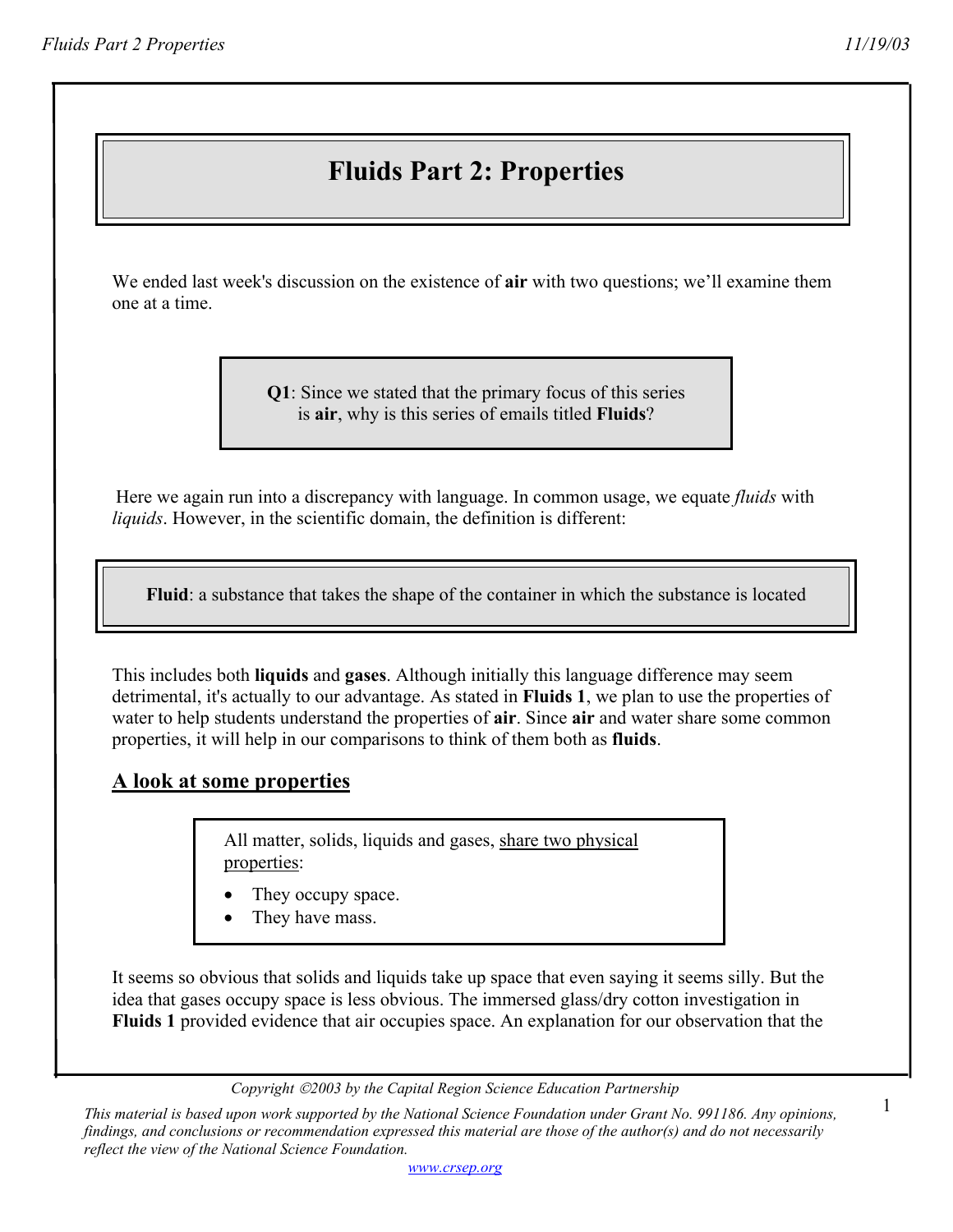cotton ball remained dry is that, because there is air in the container, and because two substances can't occupy the same space at the same time, the air keeps the water away from the cotton ball.

Using a balance, it is easy to show that solids and liquids have mass. But because gases have such low densities, it takes a huge amount of air to tip a balance. Here's a "thought experiment" that may illustrate the mass of gases.

#### *Seltzer water experiment*

You'll need:

- 1 bottle of seltzer water
- triple beam balance or electronic scale
- 1. Place the unopened bottle of seltzer water on the balance.
- 2. Balance the scale.
- 3. Open the bottle of seltzer water, being sure to put the bottle top back on the pan.
- 4. What do you predict will happen to the triple beam balance?



Bottle of unopened Seltzer measures 531.8g Bottle of opened Seltzer measures 530.0g







*Copyright 2003 by the Capital Region Science Education Partnership* 

*This material is based upon work supported by the National Science Foundation under Grant No. 991186. Any opinions, findings, and conclusions or recommendation expressed this material are those of the author(s) and do not necessarily reflect the view of the National Science Foundation.* 

*www.crsep.org*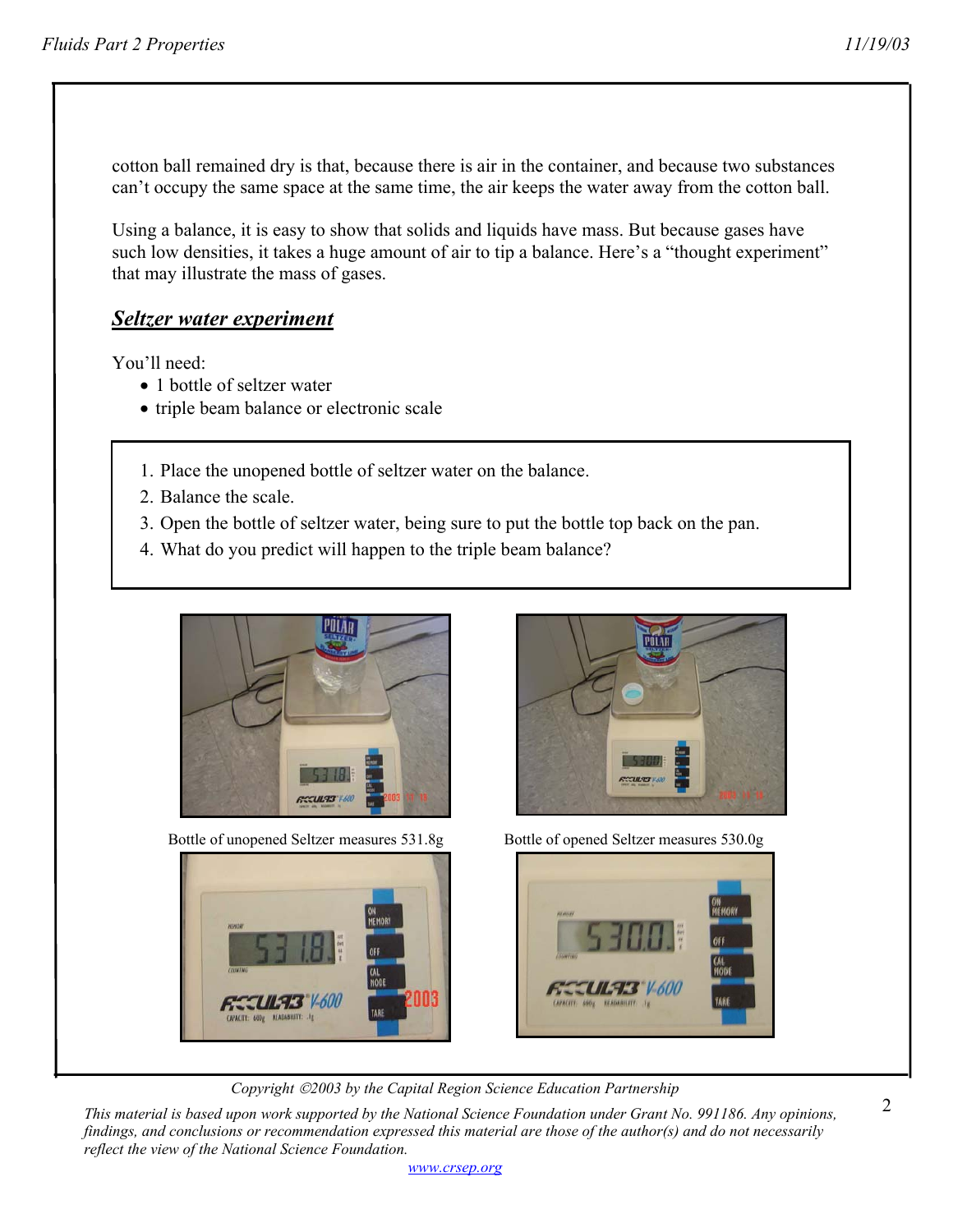## **So what happened?**

Opening the bottle of seltzer water allows carbon dioxide (which gives seltzer its "fizziness") to escape. The scale will tip, with the seltzer water end rising, indicating that there is less mass on that side. Although invisible, the carbon dioxide did have mass, and its absence throws the scale off-balance.

#### **Another property: shape**

Shape is one way in which solids are different from fluids.

We know that a fluid takes the shape of its container. On the other hand, a solid object does not; the solid object's shape is independent of the shape of its container. (We are specifically saying *object* here, not just solid. Sugar is a solid, but a spoonful of sugar will take the shape of its container, the spoon. However, a single particle of sugar, sand, or baking soda does not take the shape of its container.)

How do we explain why solids have shape and fluids take the shape of their containers? Let's examine a mental model of solids, liquids, and gases.

#### **Ball Analogy**

We can explain many of the physical properties of solids, liquids, and gases if we imagine that they are composed of tiny balls (which represent the molecules). The balls are in constant random motion, and they collide with each other and with the wall of their container, but no energy is lost in the collision. There are **forces of attraction** among the balls.

What are the differences between the balls in solids and those in **fluids**? The primary difference is in the **forces of attraction**.

• The **force of attraction** among the balls composing solids is the strongest. The balls are held close together, so they cannot move around independently. You can't push the balls apart by poking your finger at a solid piece of glass or wood. Even though the particles of solids are in motion, the **force of attraction** among them is so great that the particles do not readily escape from the body of the solid. If, however, certain solids (e.g., sugar or salt) are put in water, the particles of water bouncing off the surface of the sugar weakens the **forces of attraction** between the particles of sugar, and the particles of sugar mix with the water. The sugar seems to disappear, but it is just mixing with the water or dissolving.

*Copyright 2003 by the Capital Region Science Education Partnership* 

*This material is based upon work supported by the National Science Foundation under Grant No. 991186. Any opinions, findings, and conclusions or recommendation expressed this material are those of the author(s) and do not necessarily reflect the view of the National Science Foundation.*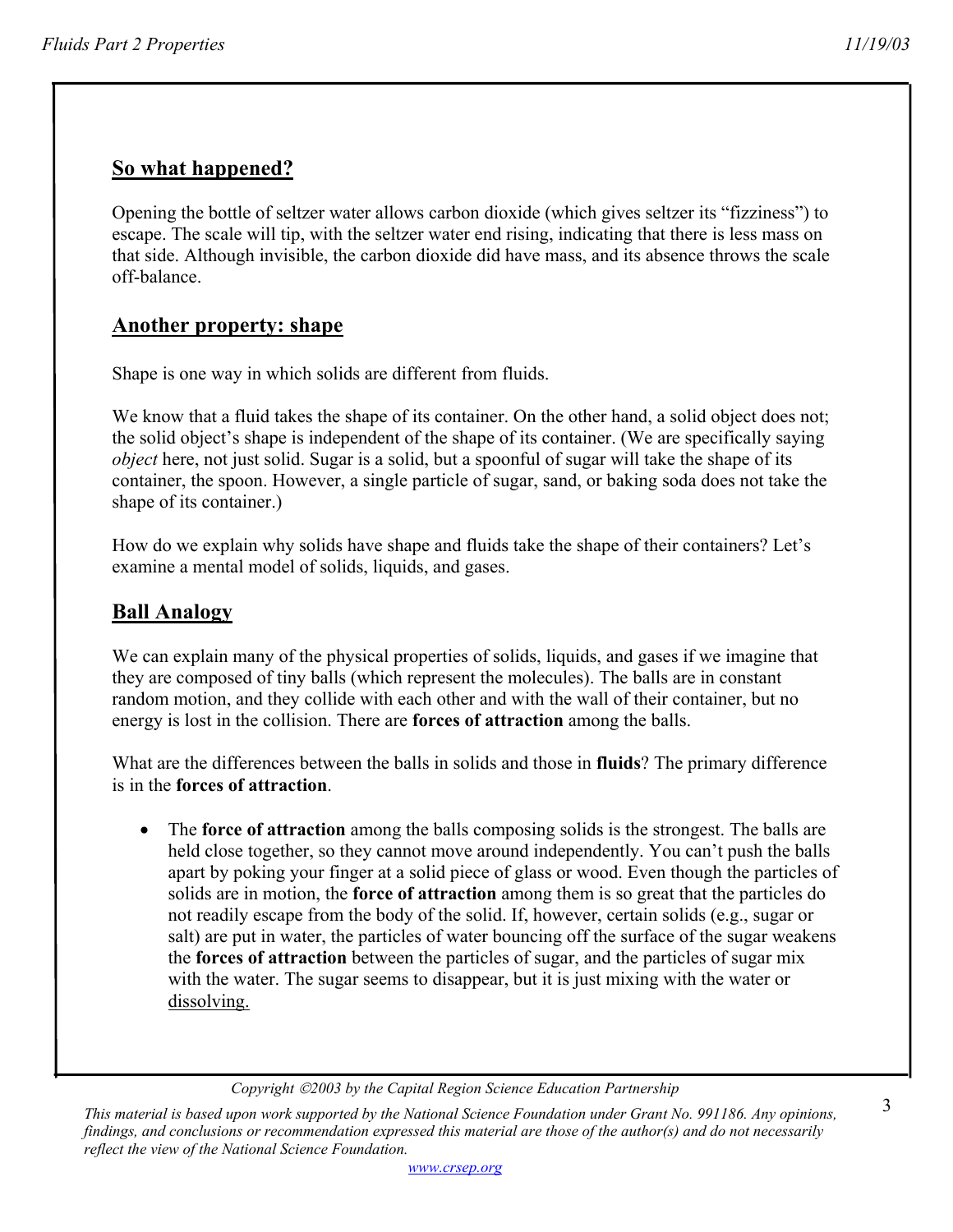- In **liquids, the force of attraction** among the balls is weaker than solids. The balls move independently, taking the shape of the container. However, the **force of attraction** among the balls is great enough that the balls do not readily escape from the liquid. Some do escape, but most stay in the liquid. (The **force of attraction** among the balls in **liquids** that evaporate rapidly [e.g., alcohol and gasoline] is less that the **force of attraction** among the balls in **liquids** like water that evaporate more slowly.)
- In **gases**, the **force of attraction** among the balls is the weakest. The balls move even farther apart than in **liquids** and with almost total independence. In a closed container, this means that the balls have so little attraction for each other that they will move apart to fill the container.

## **Dissolving candy**

Here's a "thought experiment" to help us consider the "motion of the balls."

You'll need:

- Clear container of very hot water
- Red candy

1.Place the candy in the container of hot water.

2.Predict what will happen as you observe the container.

# **So what happened?**



You may notice a number of things. Two that are important here are:

- 1. The candy begins to dissolve.
- 2. The color of the candy moves through the water, making a red path.

*Copyright 2003 by the Capital Region Science Education Partnership* 

*This material is based upon work supported by the National Science Foundation under Grant No. 991186. Any opinions, findings, and conclusions or recommendation expressed this material are those of the author(s) and do not necessarily reflect the view of the National Science Foundation.* 



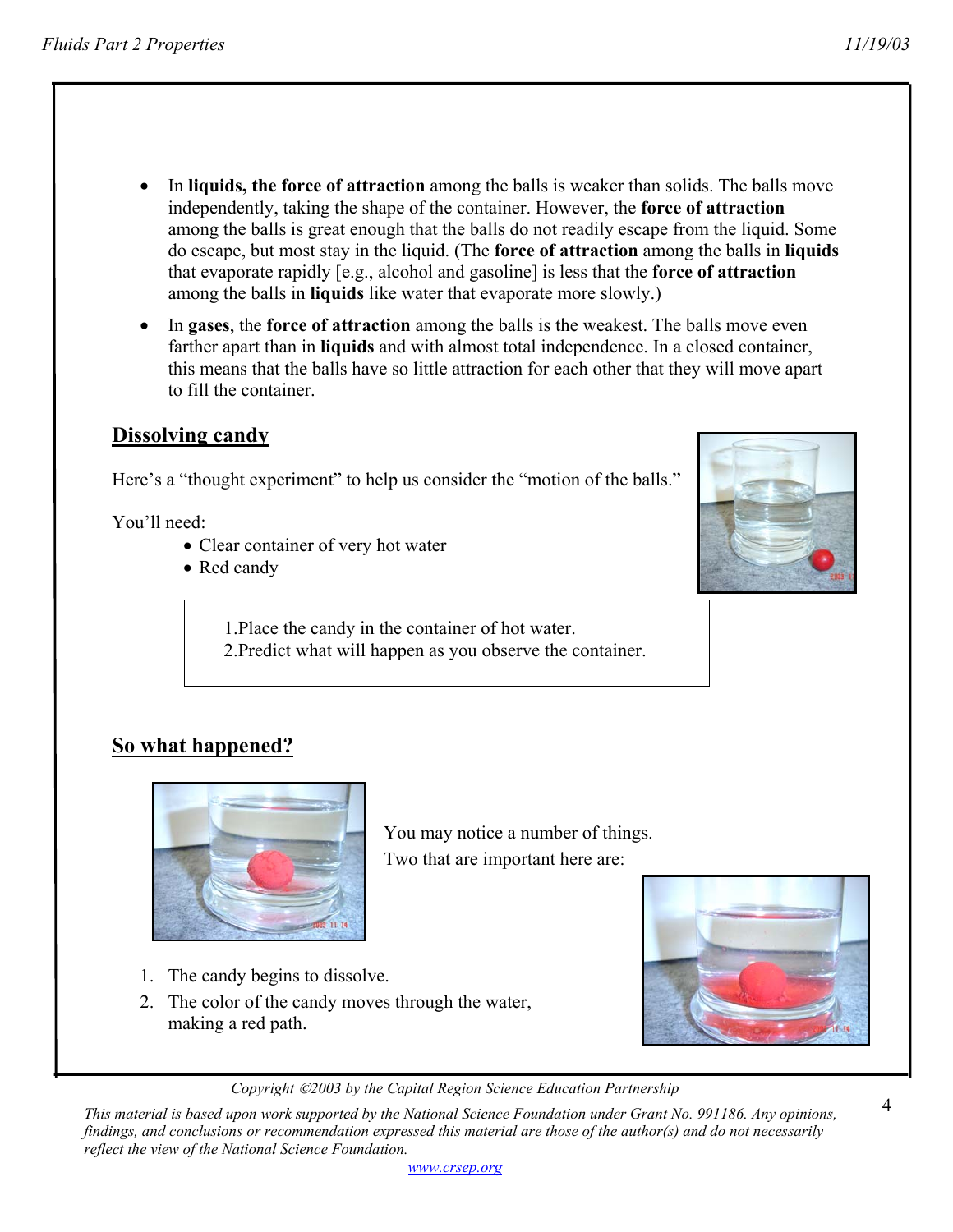

These observations are evidence of the motion of the balls, both for the solid and the fluid. It's often difficult to convince students that all molecules are in motion, especially in stationary solids. However, the candy could not dissolve if the solid balls were not in motion. As described above, particles of water bounce off the surface of the candy and weaken the **force of attraction** in the candy, causing the candy to mix with the water. Then, once in the **liquid**, the motion of the tiny balls of water causes the color to move through the water. If the candy is left in the water long enough, the balls of water will have circulated enough so the color of the water is a uniform red.

Last week we also asked you to examine the Elementary Core Curriculum Major Understanding 3.1a: *Matter takes up space and has mass. Two objects cannot occupy the same place at the same time.* 

> Q2: Based on what you have learned in this e-mail [Fluids 1], how would you modify Major Understanding 3.1a?

Major Understanding 3.1a is not incorrect; it's just incomplete. We stated that an important understanding for students is: two objects or substances cannot occupy the same space at the same time. The Elementary Core Curriculum limits this understanding to objects. This would make the students think of solids, such as books, chairs, houses, themselves… This does not include the concept of **fluids**. We don't think of **fluids** such as water and air as objects, because they have no definite boundaries, unless they are in a container. (In that case, a student may understand that nothing can be in the same place as a bottle of water, but it's the *bottle* that makes the point.)

But let's consider a seemingly unbounded body or water, such as an ocean. What happens if a boat sinks in the water? The boat does not occupy the same space as the water does; it pushes the water out of the way. This can be modeled by immersing a large stone into an aquarium. What do you observe? The water level in the aquarium has risen, because the rock has pushed the water out of the way.

It's the same with the **fluid** air. When we observe a balloon as it inflates, we see the sides of the balloon move apart as the **air** enters. The **air** pushes the balloon out of the way; **air** does not take up the same space as the balloon.

*Copyright 2003 by the Capital Region Science Education Partnership* 

*This material is based upon work supported by the National Science Foundation under Grant No. 991186. Any opinions, findings, and conclusions or recommendation expressed this material are those of the author(s) and do not necessarily reflect the view of the National Science Foundation.*